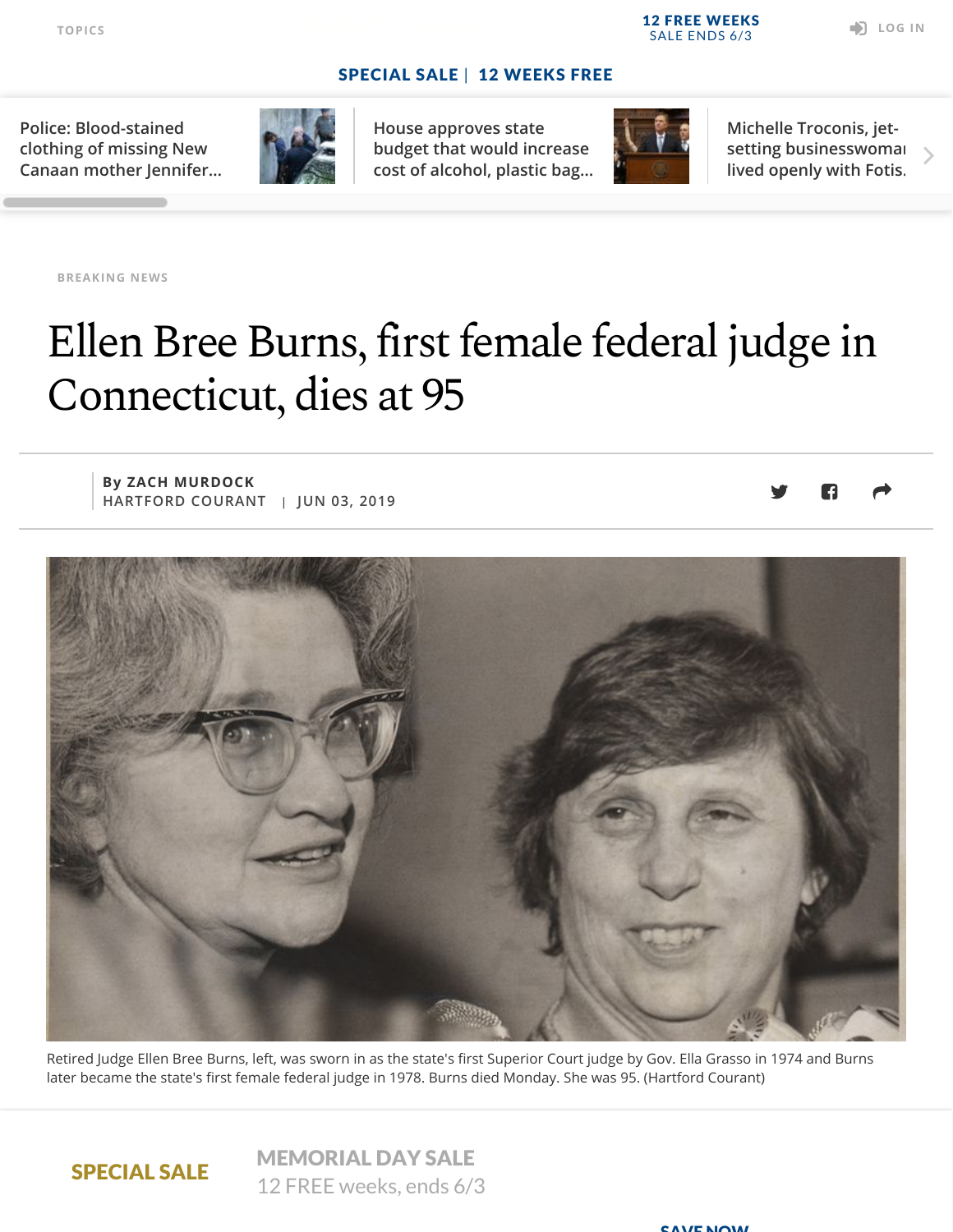$\mathcal{L}$  is a general function of  $\mathcal{L}$  general function of  $\mathcal{L}$  is a general function of  $\mathcal{L}$ system in the 1970s on her path to become the first remale rederal judge in the state in 1970. SAVE NUW

Burns died Monday afternoon. She was 95.

After almost 40 years on the federal bench, she will be remembered as a talented jurist and even kinder person, U.S. Attorney John Durham said late Monday night.

"Judge Burns was the finest of jurists and a wonderful person," Durham said. "Her passing is cause for true sadness for all those who had the good fortune to appear before her in her magnificent courtroom. She will be greatly missed by all who were blessed to have known her."

Born in Hamden in 1923, Burns grew up in the New Haven area and graduated from Albertus Magnus College before graduating from Yale Law School in 1947.

She worked in the Connecticut General Assembly's Legislative Legal Services office as an attorney for almost 25 years before she was among the first women appointed to the state's then circuit court, said Joseph Burns, her oldest son who also is an attorney.

She then became the first woman judge appointed to the Court of Common Pleas and then the Superior Court before being appointed by President Jimmy Carter as the first female federal judge in Connecticut in May 1978.

"I'm not sure she would even consider herself a 'feminist,' but she was very proud of what she and her contemporaries did and she was very encouraging of young women who were in the law," Joseph Burns said. "She was always very happy to see other women achieve positions of significance."

[\[Breaking News\] I-84 west reopens in East Hartford after fiery early morning wreck](https://www.courant.com/breaking-news/hc-br-east-hartford-fatal-school-bus-tractor-trailer-crash-20190603-bji232q4qngd7mpajx7vhtoyb4-story.html#nt=interstitial-auto) kills 2, shuts down highway »

Burns served on the federal bench for almost 40 years, including as chief judge of the U.S. District Court for the District of Connecticut from 1988 through 1992, until she retired — at 91 — in March 2015.

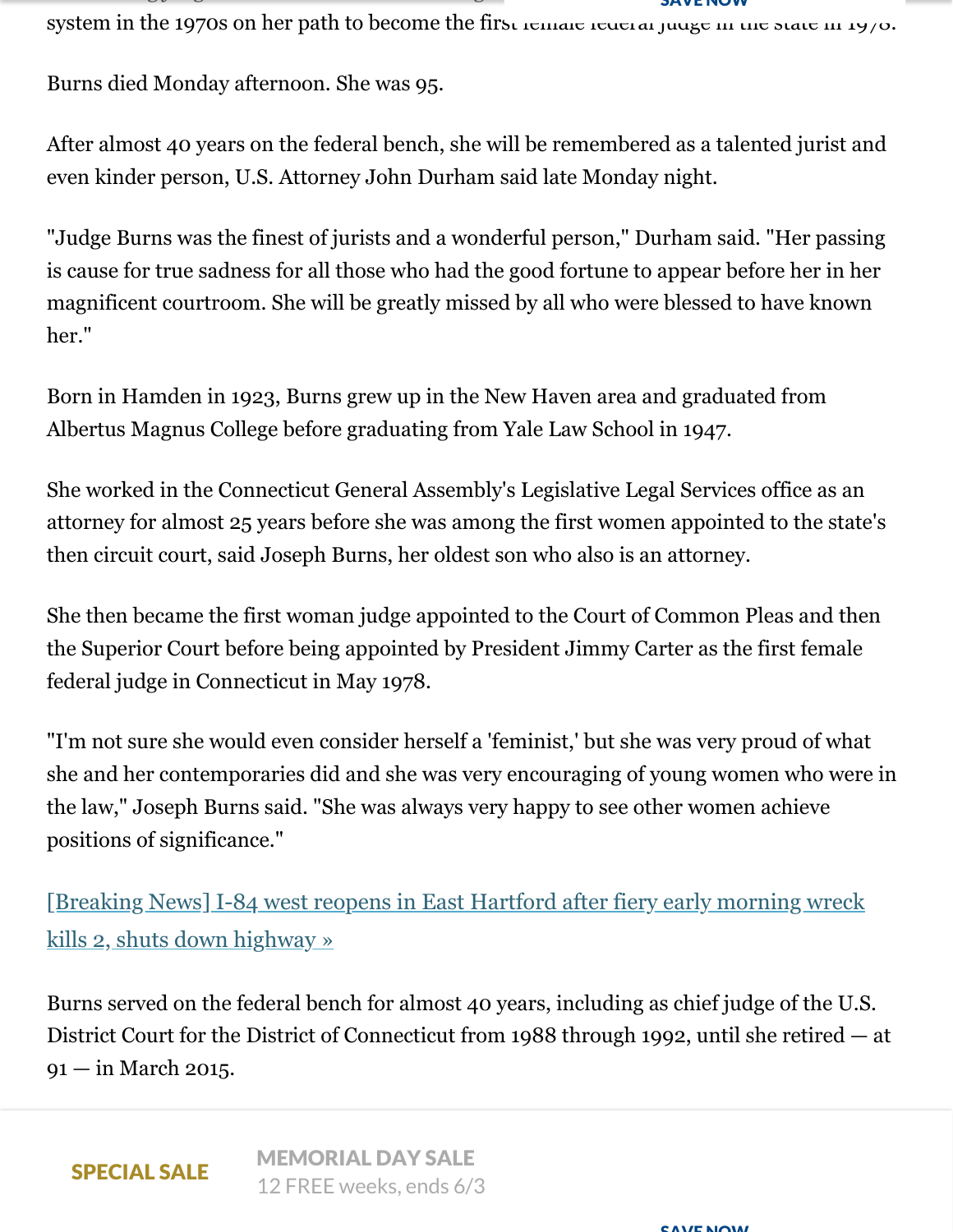Burns is survived by her children, seven grandchildren and two great-grandchildren. Her late husband, Joseph P. Burns, died in 1982. SAVE NUW

Funeral arrangements have not yet been scheduled, her family said late Monday night.

"She truly was a role model for so many women judges and attorneys who frankly looked up to her," Joseph Burns said. "I'm not trying to brag about that, but I've been told that so many times by so many prominent attorneys and other judges. My mom was not someone who went around and tooted her own horn, but obviously we were very proud of her."

*Zach Murdock can be reached at [zmurdock@courant.com](mailto:zmurdock@courant.com).*

#### **LATEST**

#### **[BREAKING](https://www.courant.com/breaking-news/#nt=taxonomy-article) NEWS**

**Ellen Bree Burns, first female federal judge in Connecticut, dies at 95**

**JUN 3, 2019**

#### **[BREAKING](https://www.courant.com/breaking-news/#nt=taxonomy-article) NEWS**

**[I-84 west reopens in East Hartford after fiery early morning wreck kills 2, shuts down highway](https://www.courant.com/breaking-news/hc-br-east-hartford-fatal-school-bus-tractor-trailer-crash-20190603-bji232q4qngd7mpajx7vhtoyb4-story.html#nt=related-content) JUN 3, 2019**

#### **[BREAKING](https://www.courant.com/breaking-news/#nt=taxonomy-article) NEWS**

**[Police: Blood-stained clothing of missing New Canaan mother Jennifer Dulos found in Hartford](https://www.courant.com/breaking-news/hc-br-ct-dulos-court-20190603-ndbwxvndpfa3xdknw4wvxqmhqi-story.html#nt=related-content)**

**trash cans, records show husband's phone was in the area night she disappeared JUN 3, 2019**

#### **[BREAKING](https://www.courant.com/breaking-news/#nt=taxonomy-article) NEWS**

**[Suspect in fatal Bloomfield attack arrested after he tried to shoplift in Stamford, police say](https://www.courant.com/breaking-news/hc-br-bloomfield-suspect-in-deadly-attack-arrest-20190603-ik2puluwgvbspndwbgp5nygujq-story.html#nt=related-content) JUN 3, 2019**

#### **[BUSINESS](https://www.courant.com/business/#nt=taxonomy-article)**

SPECIAL SALE

**[Looming trial over Hartford's minor league ballpark has high stakes for city, fired developer](https://www.courant.com/business/hc-biz-downtown-north-trial-20190603-zupubxfernd5tideklhgppxqpy-story.html#nt=related-content)**

MEMORIAL DAY SALE 12 FREE weeks, ends 6/3









#### CAVE NOW